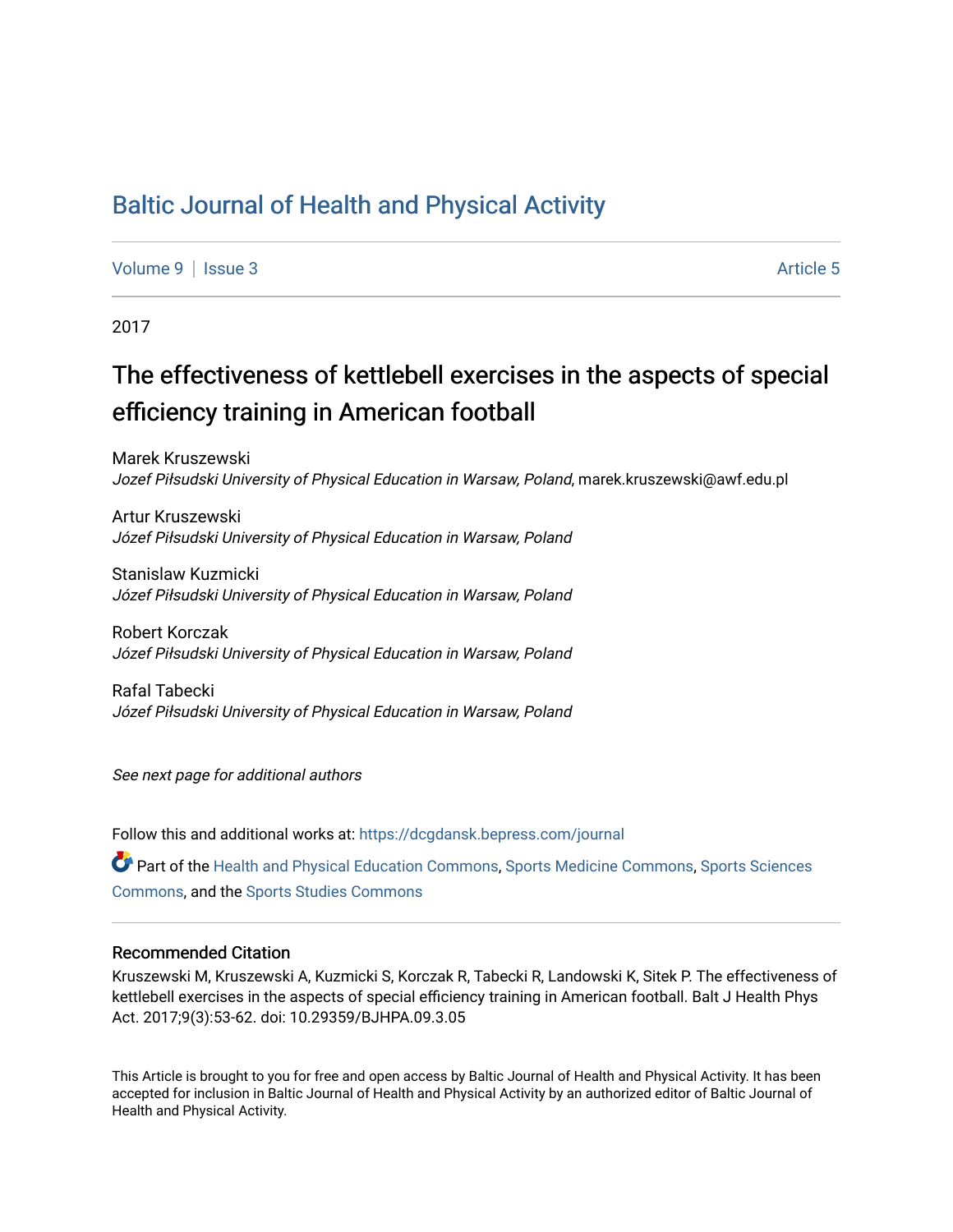## The effectiveness of kettlebell exercises in the aspects of special efficiency training in American football

### Authors

Marek Kruszewski, Artur Kruszewski, Stanislaw Kuzmicki, Robert Korczak, Rafal Tabecki, Karol Landowski, and Piotr Sitek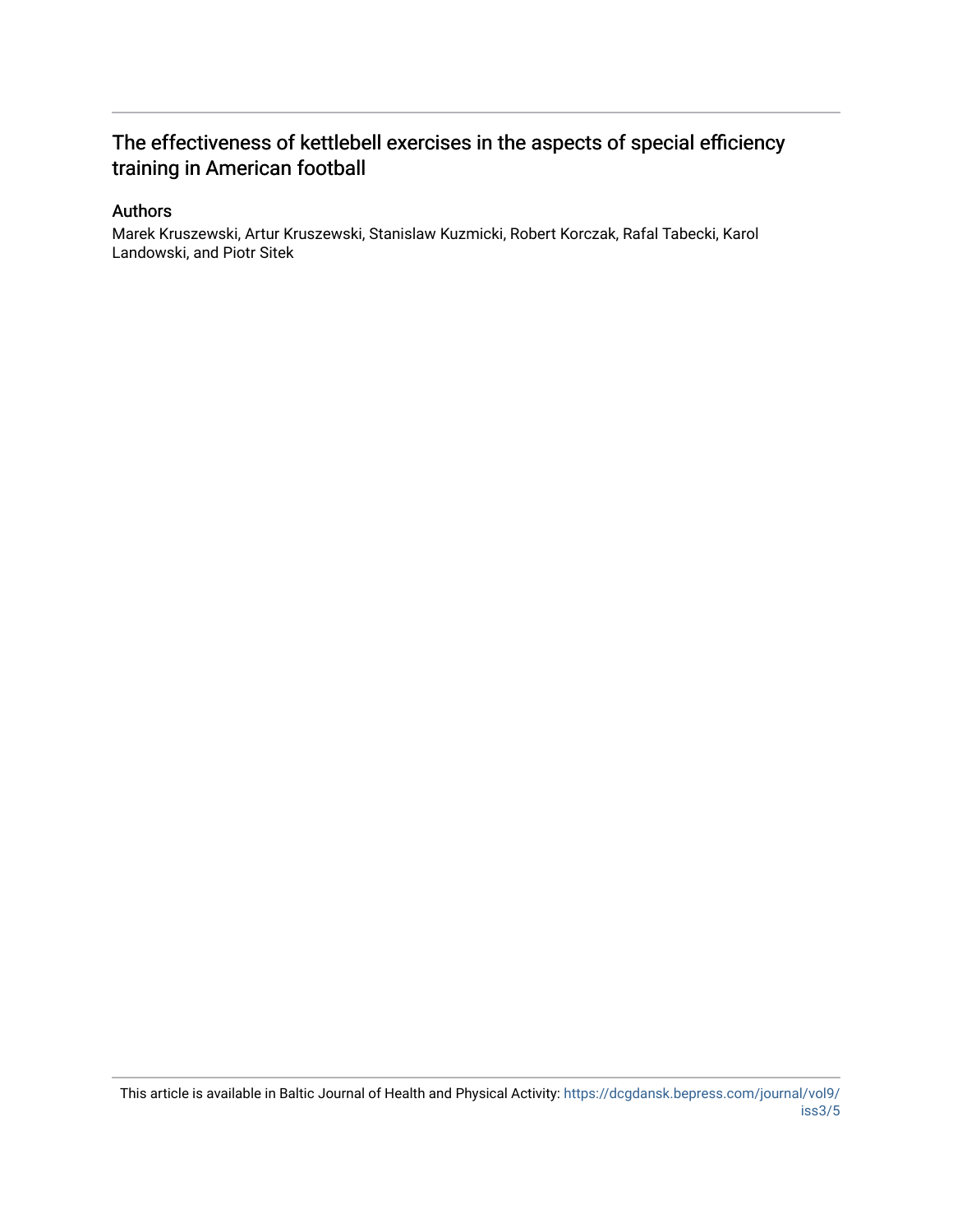# **The effectiveness of kettlebell exercises in the aspects of special efficiency training in American football**

**Marek Kruszewski ABCDEFG, Artur Kruszewski ABCDEF, Stanisław Kuźmicki ABCDEF, Robert Korczak DE, Rafał Tabęcki AB, Karol Landowski CD, Piotr Sitek FG**

Józef Piłsudski University of Physical Education in Warsaw, Poland

| abstract                     |                                                                                                                                                                                                                                                                                                                                                                                                                                                                                                                                                                                                                                                                                                                                                                                                                                                               |  |  |  |
|------------------------------|---------------------------------------------------------------------------------------------------------------------------------------------------------------------------------------------------------------------------------------------------------------------------------------------------------------------------------------------------------------------------------------------------------------------------------------------------------------------------------------------------------------------------------------------------------------------------------------------------------------------------------------------------------------------------------------------------------------------------------------------------------------------------------------------------------------------------------------------------------------|--|--|--|
| <b>Background</b>            | The aim of the study was to investigate the effectiveness of kettlebell exercises in the<br>aspect of shaping the special efficiency characteristics required by American football<br>players.                                                                                                                                                                                                                                                                                                                                                                                                                                                                                                                                                                                                                                                                |  |  |  |
| <b>Material/Methods</b>      | The kettlebells training group ( $n = 12$ ) and the American football group ( $n = 12$ ), who used<br>training typical of their discipline, were subjected to a fitness test in US football, consisting<br>of a 40-yard run speed test, an agility test in two shuttle runs, a jumping test in Counter<br>Movement Jump (CMJ), and a power and strength endurance tests.                                                                                                                                                                                                                                                                                                                                                                                                                                                                                      |  |  |  |
| <b>Results</b>               | In tests of speed, agility, jumping and power, there were no significant differences between<br>footballers and kettlebell exercisers, while strength endurance testing (benchpress with<br>100 kg) and one special agility test (two shuttle runs) showed that training with kettlebells<br>develops these qualities of physical fitness significantly worse than standard football<br>practice ( $p < 0.05$ ).                                                                                                                                                                                                                                                                                                                                                                                                                                              |  |  |  |
| <b>Conclusions</b>           | Kettlebell training can be beneficial for shaping most characteristics of the special efficiency<br>needed in American football but it is not able to completely replace the traditional football<br>strength training program, based on exercises with barbells.                                                                                                                                                                                                                                                                                                                                                                                                                                                                                                                                                                                             |  |  |  |
| <b>Key words</b>             | kettlebells, special efficiency, American football                                                                                                                                                                                                                                                                                                                                                                                                                                                                                                                                                                                                                                                                                                                                                                                                            |  |  |  |
| article details              |                                                                                                                                                                                                                                                                                                                                                                                                                                                                                                                                                                                                                                                                                                                                                                                                                                                               |  |  |  |
| <b>Article statistics</b>    | Word count: 3,452; Tables: 4; Figures: 4; References: 25                                                                                                                                                                                                                                                                                                                                                                                                                                                                                                                                                                                                                                                                                                                                                                                                      |  |  |  |
|                              | Received: December 2016; Accepted: April 2017; Published: September 2017                                                                                                                                                                                                                                                                                                                                                                                                                                                                                                                                                                                                                                                                                                                                                                                      |  |  |  |
| <b>Full-text PDF:</b>        | http://www.balticsportscience.com                                                                                                                                                                                                                                                                                                                                                                                                                                                                                                                                                                                                                                                                                                                                                                                                                             |  |  |  |
| Copyright                    | © Gdansk University of Physical Education and Sport, Poland                                                                                                                                                                                                                                                                                                                                                                                                                                                                                                                                                                                                                                                                                                                                                                                                   |  |  |  |
| Indexation:                  | Celdes, Clarivate Analytics Emerging Sources Citation Index (ESCI), CNKI Scholar (China National Knowledge<br>Infrastructure), CNPIEC, De Gruyter - IBR (International Bibliography of Reviews of Scholarly Literature in<br>the Humanities and Social Sciences), De Gruyter - IBZ (International Bibliography of Periodical Literature in<br>the Humanities and Social Sciences), DOAJ, EBSCO - Central & Eastern European Academic Source, EBSCO -<br>SPORTDiscus, EBSCO Discovery Service, Google Scholar, Index Copernicus, J-Gate, Naviga (Softweco, Primo<br>Central (ExLibris), ProQuest - Family Health, ProQuest - Health & Medical Complete, ProQuest - Illustrata: Health<br>Sciences, ProQuest - Nursing & Allied Health Source, Summon (Serials Solutions/ProQuest, TDOne (TDNet),<br>Ulrich's Periodicals Directory/ulrichsweb, WorldCat (OCLC) |  |  |  |
| <b>Funding:</b>              | This research received no specific grant from any funding agency in the public, commercial, or not-for-profit<br>sectors.                                                                                                                                                                                                                                                                                                                                                                                                                                                                                                                                                                                                                                                                                                                                     |  |  |  |
| <b>Conflict of interest:</b> | Authors have declared that no competing interest exists.                                                                                                                                                                                                                                                                                                                                                                                                                                                                                                                                                                                                                                                                                                                                                                                                      |  |  |  |
| <b>Corresponding author:</b> | Dr hab. prof. nzw. Marek Kruszewski, Józef Piłsudski University of Physical Education in Warsaw, Department of<br>Combat Sports and Weightlifting, Marymoncka 34, 00-968 Warsaw 45; e-mail: marek.kruszewski@awf.edu.pl;<br>dr.makrus@wp.pl                                                                                                                                                                                                                                                                                                                                                                                                                                                                                                                                                                                                                   |  |  |  |
| <b>Open Access License:</b>  | This is an open access article distributed under the terms of the Creative Commons Attribution-Non-commercial<br>4.0 International (http://creativecommons.org/licenses/by-nc/4.0/), which permits use, distribution, and<br>reproduction in any medium, provided the original work is properly cited, the use is non-commercial and is<br>otherwise in compliance with the license.                                                                                                                                                                                                                                                                                                                                                                                                                                                                          |  |  |  |

**Baltic Journal of Health and Physical Activity 2017;9(3):53-62** Journal of Gdansk University of Physical Education and Sport in Gdansk e-ISSN 2080-9999

www.balticsportscience.com **53**

**Authors' Contribution:**

- **A** Study Design **B** Data Collection
- **C** Statistical Analysis
- **D** Data Interpretation
- **E** Manuscript Preparation **F** Literature Search
- **G** Funds Collection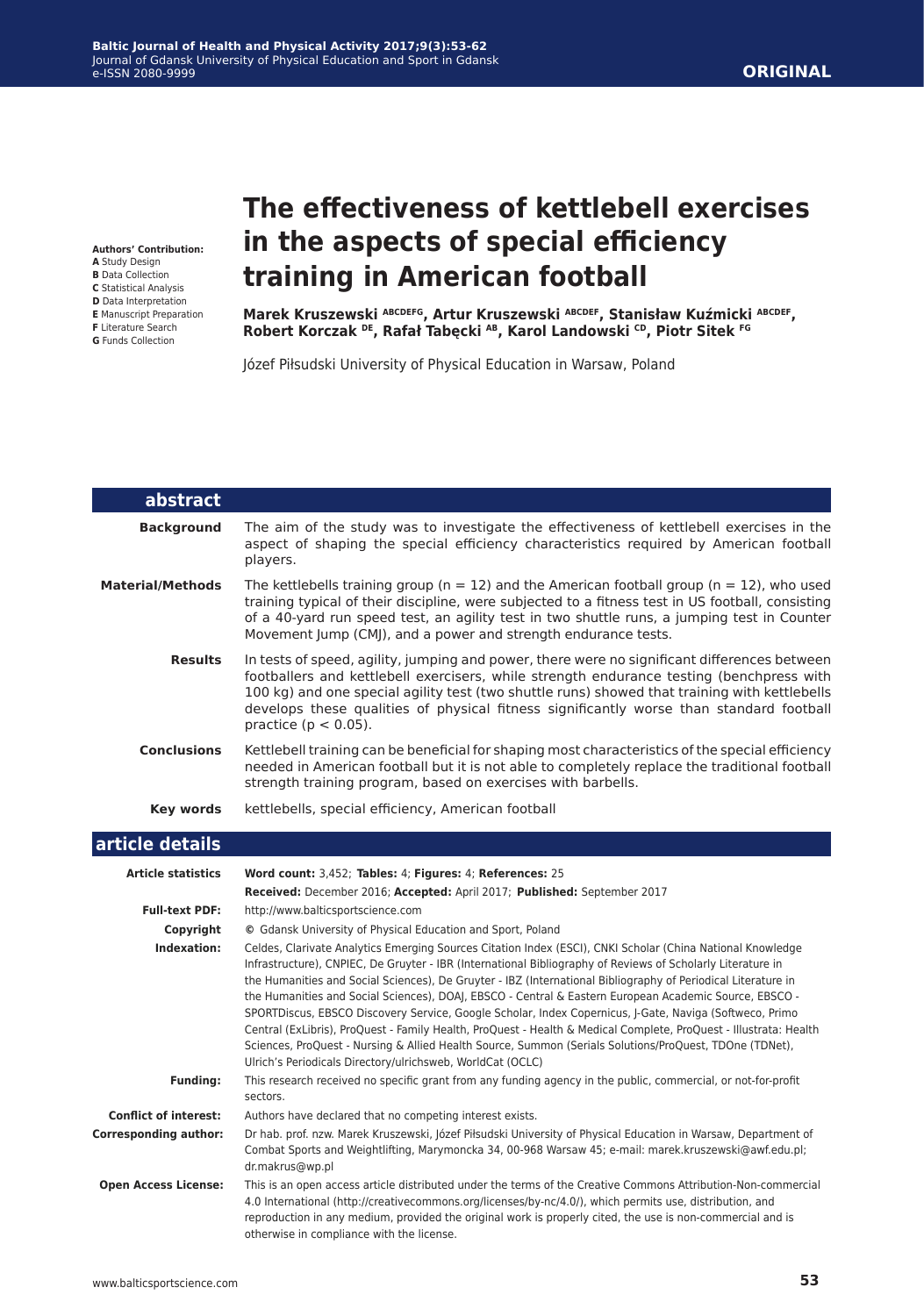## **introduction**

The question of the effectiveness of exercises, referred to in the training methodology (auxiliary), specific to the sport, with phases of movement and elements of classic and non-specific (preparatory) exercise techniques which are intended to develop the physical fitness characteristics of preferred in the sport has not been resolved [1, 2, 3, 4]. Despite many observations in the field of sports practice and publications on similarities and differences in the impact of these exercises on the development of athletes' sports form, the number of supporters and opponents of their use is similar [5, 6, 7, 8, 9]. The universality of interactions of many successful exercises in different periods of development of sport methodology is usually verified by training practice, and some of them are no longer used while others find a permanent place in the methodology of many disciplines, and there are some that come back periodically with the fashion and demands for so-called "modern" types of physical activity.

One of the types of physical activity that has been "rediscovered" in recent years, primarily due to the dynamic development of muscle strength and its derivatives, under the name of "CrossFit" is exercising with a use of kettlebells [11, 12, 13]. The history of kettlebell exercises dates back to ancient Greece, although its popularity peaked at the beginning of the 18th century, when it had spread from Western Europe to Russia and was used there as a basic training device [11, 14, 15]. Regardless of the nature of this activity as a discipline, other athletes and coaches have tried to incorporate kettlebell trainings into their own training programs, due to the expected versatile effects that can outweigh the effects of bar exercises [12, 16, 17, 18]. The reason for the effectiveness of this training was seen in the specific structure of the weight, which significantly allows to increase the range of motion during the exercise, as well as force the workout of stabilizing muscles [12, 15, 17]. It is believed that training with weights also increases strength, elasticity and resistance to shoulder injuries, because the forces that affect the musculoskeletal system during ballistic exercises, strengthen the joints of the shoulder [12, 15, 19].

The precursor of research on the effectiveness of training with weights, the propagator of methodology and the most famous and creative trainer of this sport was I.W. Woropajew. In his numerous studies, he pointed to the superiority of the effects of training with weights, even to the prevalent and well-known "military" training in the Soviet Union at the time [16]. The effects of workouts with weights were also investigated by other authors, who pointed to a high correlation between the number of weight lifts and the results of strength tests in rod and parallel handrails, overall strength in the 1000 m run, and the ability to maintain body balance [14, 16].

Nowadays, the similarity of the effects of exercise with weights and the effects of weight lifting training is evident, due to the possibility of developing athleticism and strength, as well as changes in body composition [20, 21]. There is also a possibility of positive effects in terms of increasing strength and endurance in weight lifting and powerlifting, after exercising with weights as non-specific training measures [20, 22].

The advantages of training with weights are also appreciated by American footballers, because the character of the work of the muscles used in the game. This is especially true in exercises with weights of the so-called "slow and fast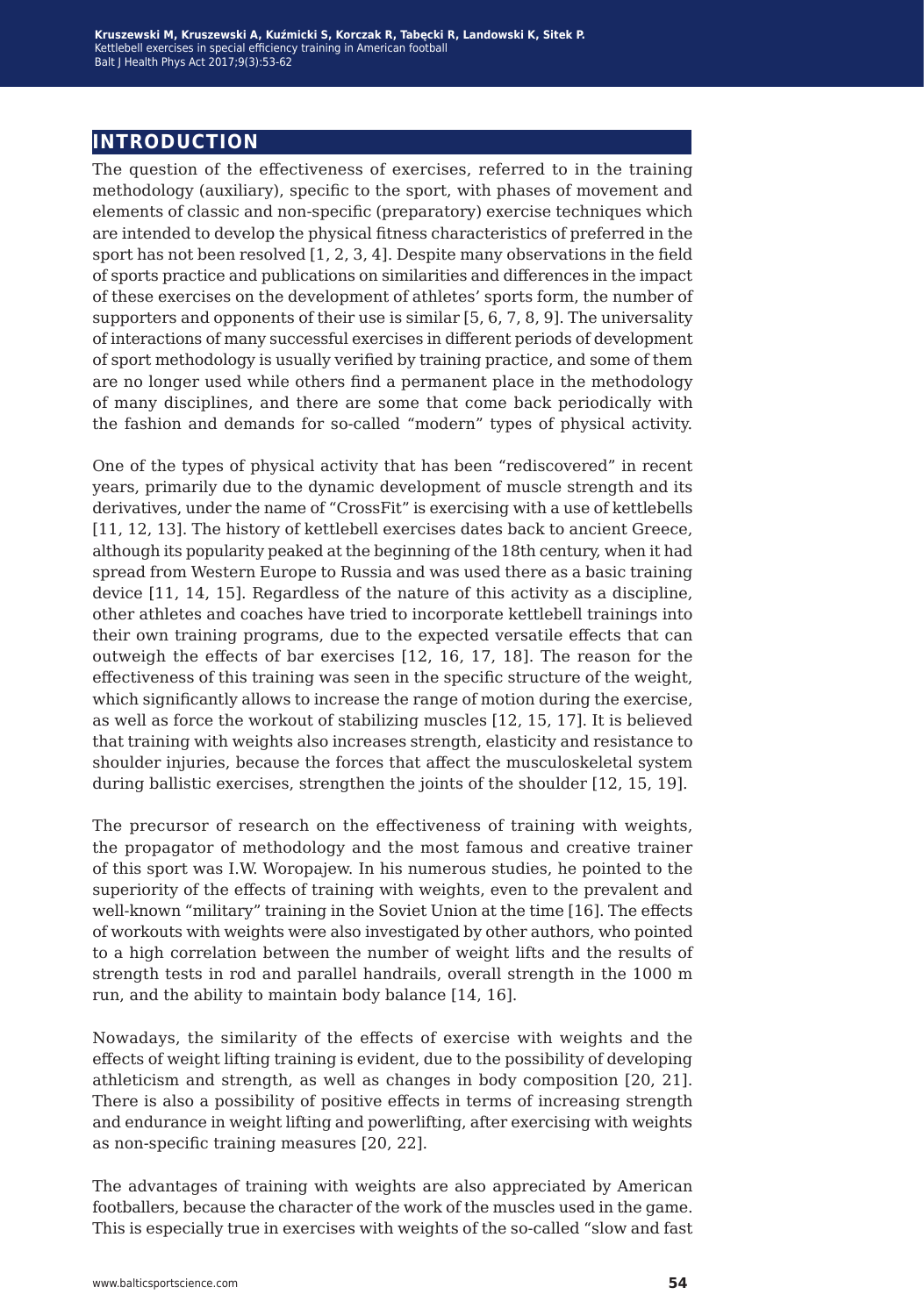negative phases" associated with eccentric and concentric muscle work, used in a fast and slow pace. Several studies on the effectiveness of exercise in the aforementioned regimens indicate that rapid-phase hypertensive groups exhibit significant increases in muscle strength and hypertrophy in Type IIb fast-wave fibers [2, 6, 20].

Despite the long history but variable popularity of exercises with kettlebells, the current scientific evidence lacks a systematic advancement of knowledge on the effects and practical applications of this kind of training. As part of the enhancement of knowledge, it is natural to examine the effectiveness of these exercises in shaping of the fitness features required by American football players.

In the context of the main objective, there is also an application goal, which explores the possibility of replacing modern football training with a traditional kettlebell exercise system.

## **material and methods**

The study was conducted in two groups of amateur athletes  $(n = 24)$  whose physical preparation is based largely on training with kettlebells. Among the first group were amateurs of mixed martial arts and CrossFit practitioners  $(n = 12)$ , who for the purposes of the experiment were called "kettlebellers" due to the historical name of this sport. The other group consisted of twelve American football team amateurs who at the time played in the top division of the Polish American Football League, who were called "footballers" for the purposes of the experiment. A diet monitored by a dietitian whose protein content per kilogram of body weight per day was up to 2g was used. All respondents signed declarations that they would not radically change their diet or use pharmacological substances. According to the requirements of the Helsinki Declaration, the participants were informed about the purpose of the research, the methodology of the procedure, the possibility of resignation at any stage of their implementation and written consent to participate in the experiments. Prior to the experiment, the group did not differ significantly in age, body weight, body height, training period (t-Student for independent trials, p < 0.05) (Tab.1).

| Group                   | Age<br>(years) | Mass<br>(kg)     | Height<br>(cm)    | Training<br>(years) |
|-------------------------|----------------|------------------|-------------------|---------------------|
| l kettlebellers n = 12  | $21.2 + 1.2$   | $89.83 + 9.62$   | $180.5 \pm 4.38$  | $4.9 \pm 0.2$       |
| II footballers $n = 12$ | $20.6 \pm 1.1$ | $92.83 \pm 5.32$ | $182.58 \pm 4.32$ | $4.1 \pm 0.4$       |

Table. 1. characteristics of the examined groups

For a period of eight months, group I - kettlebellers was trained with kettlebells, usually with four training units per week (Monday, Tuesday, Wednesday, Friday) from 17:00 to 19:00. Training was based on Woropayev's methodology, and his basic assumptions and examples are presented below [16].

One of the most important innovations introduced to the training with kettlebells by Woropayev was the variation in the pace of exercise. He recommended exercise snatch and clean and jerk usually in average rate. It is believed that this results in an increase in traffic control and a decrease in the energy expenditure incurred during the exercise. The lifting rate should also be synchronized with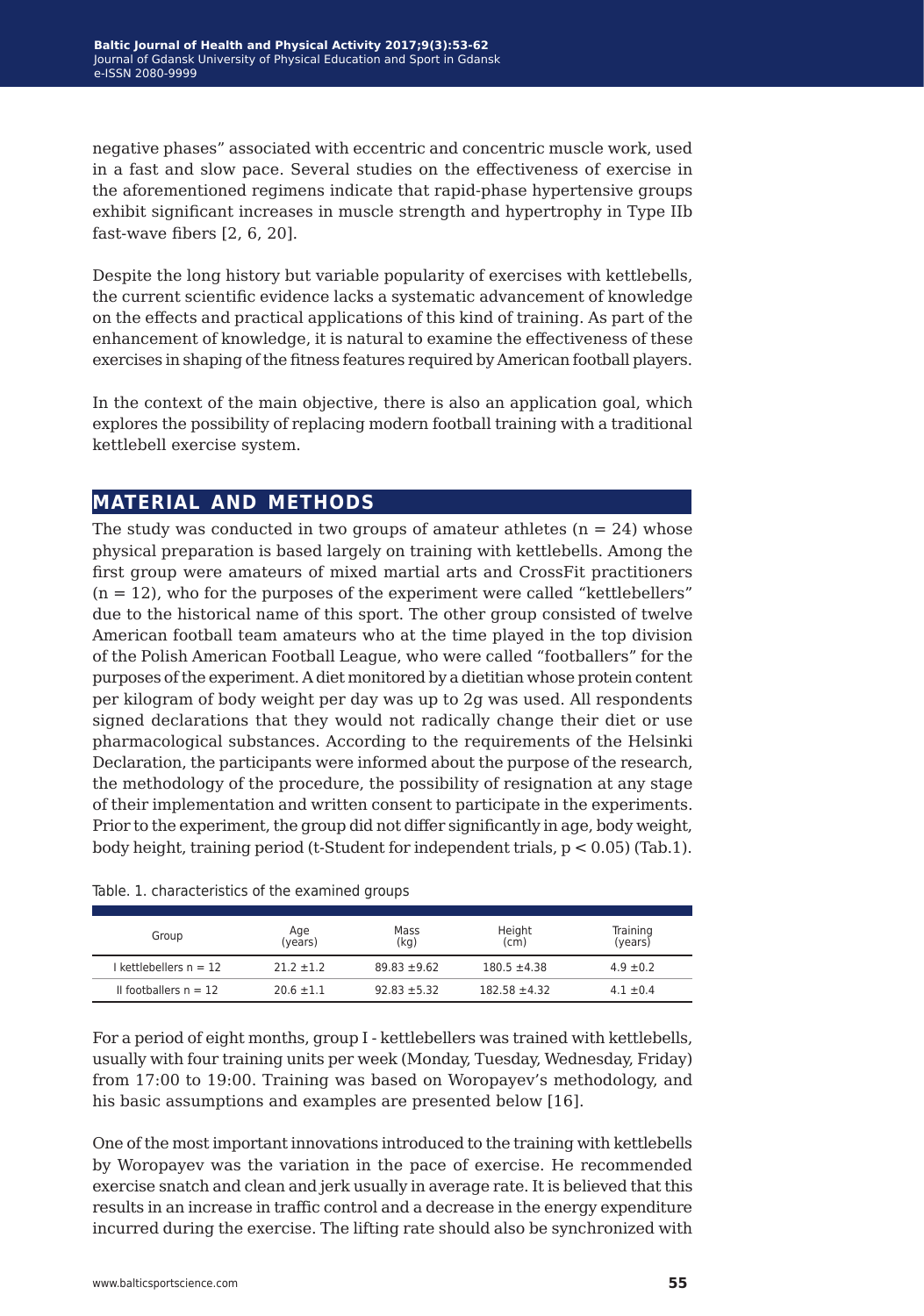the rhythm of breathing as it allows you to maintain high exercise capacity over a longer period of time and to achieve better results. The authors' suggested rate ranges and number of cycles per minute are presented in Table 2.

| Pace                                                    | Fast (F)      | Average (Av) | Slow (S)      |
|---------------------------------------------------------|---------------|--------------|---------------|
| Press                                                   | 2.0/27        | 3.0/19       | 4.0/14        |
| Alternate press                                         | $2.0/25 - 30$ | 2.5/20-25    | $3.0/15 - 17$ |
| Clean and jerk                                          | 2.0/27        | 3.0/19       | 4.0/14        |
| Snatch                                                  | 2.5/20-25     | 3.5/16-18    | $4.0/14 - 15$ |
| Both hands snatch                                       | 2.0/27        | 2.5/23       | 3.0/19        |
| SLKCH (Snatch with lowering<br>kettlebell to the chest) | 2.5/23        | 3.0/19       | 3.5/16        |

Table 2. Summary of the rate ranges and the number of cycles per minute

Demonstration scheme of the microcycle used by group I - kettlebellers is shown in Table 3. The record of the type (17.5 kg  $\times$  80%  $\times$  2Av) refers to the maximum number of repetitions a competitor can perform (in this case 80% of this number), with a weight of a given mass (17.5 kg), in two series and at medium tempo.

Table 3. Model training microcycle of the competitor from group I – kettlebellers

| 1st training | 1. Alternate lifting - 17.5 kg $\times$ 60% $\times$ 2Av, 24 kg $\times$ 70% $\times$ 2Av, 24 kg $\times$ 70% $\times$ 2F<br>2. Snatch above knees - Av 17.5 kg × 40%, 32 kg × 50% × 3<br>3. Snatch - 17.5 kg × 40%Av, 24 kg × 50% × 2F, 32 kg × 40% × 2F<br>4. Triceps parallel bar dips with weights - $10-15$ kg $\times$ 100%<br>5. Double kettlebells press at the same time - F17.5 kg $\times$ 50% $\times$ 2, 24 kg $\times$ 60%, 32 kg $\times$ 70% $\times$ 2, 32 kg $\times$ 50% $\times$ 2<br>6. Climbing a rope - 4 reps<br>$7.$ Run - 10 minute<br>8. Supplementary exercises |
|--------------|---------------------------------------------------------------------------------------------------------------------------------------------------------------------------------------------------------------------------------------------------------------------------------------------------------------------------------------------------------------------------------------------------------------------------------------------------------------------------------------------------------------------------------------------------------------------------------------------|
| 2nd training | 1. Every rep snatch with changing hand - 17.5 kg $\times$ 60%Av, 24kg $\times$ 70% $\times$ 2F, 32 kg $\times$ 80%Av, 32 kg $\times$ 90%F, 32 kg $\times$ 80%F<br>2. Double kettlebells clean at the same time - Av17.5 kg $\times$ 70%, 24 kg $\times$ 70%, 36 kg $\times$ 70% $\times$ 4<br>3. Press - F17.5 kg × 70% × 2, 24 kg × 70% × 2, 32 kg × 60% × 4<br>4. "Raising harnesses on shoulders" - 5-10 kg $\times$ 14-18 reps $\times$ 4<br>5. Kettlebells snatch - F17.5 kg 80%, 32 kg × 90% × 3<br>6. Cross-country - 15 minutes<br>7. Supplementary exercises                       |
| 3rd training | 1. Forehead level press - Av17.5 kg $\times$ 50% $\times$ 2, 32 kg $\times$ 50% $\times$ 2<br>2. Two kettlebells jerk at the same time - 17.5 kg $\times$ 70%Av, 24 kg $\times$ 70%S, 28 kg $\times$ 70%Av, 32 kg $\times$ 60% $\times$ 2S<br>3. Kettlebells pull-up standing - 28-36 kg $\times$ 10-14 reps - 5-7 series<br>4. Sitting double kettlebells press (at the same time) - 17.5 kg $\times$ 80%, 24 kg $\times$ 80%, 32 kg $\times$ 80% $\times$ 4<br>5. Cross-country - 20 minutes<br>6. Supplementary exercises                                                                |
| 4th training | 1. Kettlebells snatch - 17.5 kg × 50%Av, 24 kg × 60%Av, 24 kg × 60% × 2F, 32kg × 60%Av, 32 kg × 60%F,<br>2. Double kettlebells jerk (at the same time) - 17.5 kg $\times$ 70%Av, 24 kg $\times$ 70%F, 32 kg $\times$ 60% $\times$ 2F, 36 kg $\times$ 40% $\times$ 2F<br>3. Good morning - 40-50kg $\times$ 6-8 reps $\times$ 4<br>4. Snatch squats - 60 kg $\times$ 15 reps $\times$ 2, 70 kg $\times$ 10 reps $\times$ 3<br>5. Basketball - 20 minutes<br>6. Supplementary exercises                                                                                                       |

F –fast rate; Av –average rate; S –slow rate

A group of footballers spent eight months using a modified workbook, based on the Nebraska University Physical Fitness Training Protocol [5]. Basic exercises and their dosage are shown on the example of a 4 week mesocycle, in which the series are separated by a slash, and the repetitions written in numbers. The slang names of the traditional football preparation exercises (also used with weights), referring to bowing and twisting, snatch, clean, press, squats, were recorded in the original English version [5, 13, 20] (Table 4).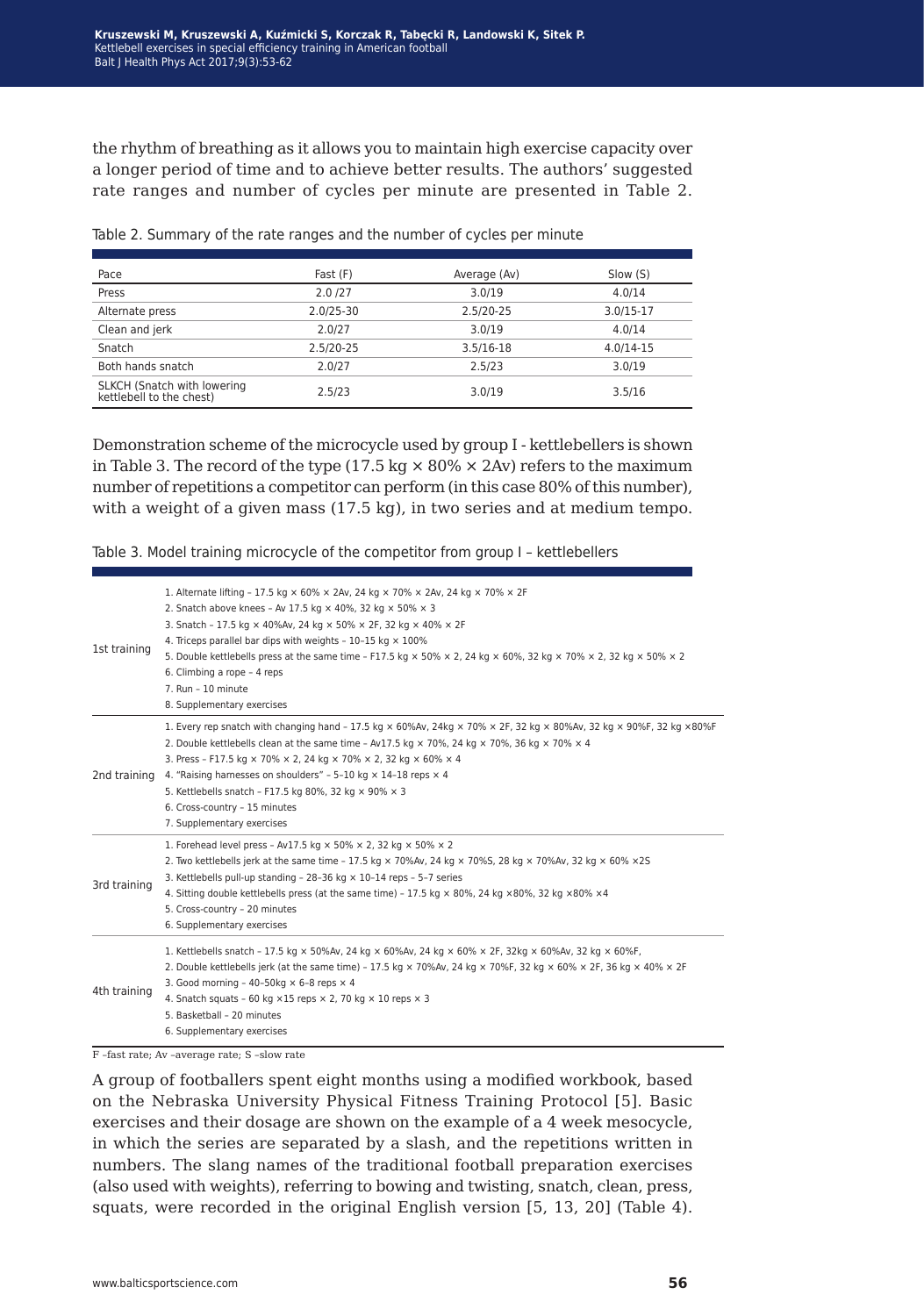Table 4. Example of mesocycle training for American football players modified by the authors

| Selection of exercises and training days | Microcycle 1 | Microcycle 2 | Microcycle 3 | Microcycle 4 |
|------------------------------------------|--------------|--------------|--------------|--------------|
| Monday and Thursday                      |              |              |              |              |
| Snatch squat                             | 5/5          | 5/5          | 5/5          | 5/5          |
| Rack clean                               | 5/5          | 5/5          | 5/5          | 5/5          |
| <b>Power Press</b>                       | 10/10        | 5/5/5        | 5/5          | 5/5          |
| Trunk twist or Jammer rotation Crunch    |              | 10/10        | 10/10        | 10/10        |
| Tuesday and Friday                       |              |              |              |              |
| Squats                                   | 10/10        | 10/10        | 10/10        | 10/10        |
| Good morning                             | 10/10        | 10/10        | 10/10        | 10/10        |
| <b>Bench Press</b>                       | 10/10        | 10/10        | 10/10        | 10/10        |
| Jammer Press                             | 10/10        | 10/10        | 10/10        | 10/10        |
| Lat pulldown                             | 10/10        | 10/10        | 10/10        | 10/10        |
| Triceps extension                        | 10/10        | 10/10        | 10/10        | 10/10        |
| Barbell curl                             | 10/10        | 10/10        | 10/10        | 10/10        |
| Neck machine                             | 10/10        | 10/10        | 10/10        | 10/10        |

#### **registration and calculation of workloads**

Workloads are counted daily, individually for each competitor, based on an analysis of exercises and their dosage, recorded in training logs.

#### **test methods**

Before and after the eight-month training cycle, all subjects did a fitness test in American football [5, 13, 20]. The test is a system tool used to check the level of motor performance characteristics that are useful for the functionality of field athletes. It should be noted that the essence of the tests included in it does not always correspond to the definitions of motor fitness characteristics used in the Polish sport theory. The battery consists of six fitness tests:

1. 40-yard run – as a speed test. A sprint run of forty yards, which starts with a high starting position.

2. Running through the arch – as an agility test. This task is characteristic of American football and it is used here to test the ability to quickly change the direction of the run. Three bollards are placed in the test: the first one on the starting line, the second one five yards perpendicular to the starting line, the third one on the line with the second bollard five yards away. The second and third bollard were on a line parallel to the starting line. The participant starts with the run from the start line to the second bollard, and then returns to the first bollard. After crossing the starting line, the participant goes to the second bollard, and then the third one and returns to the starting line (Fig. 1).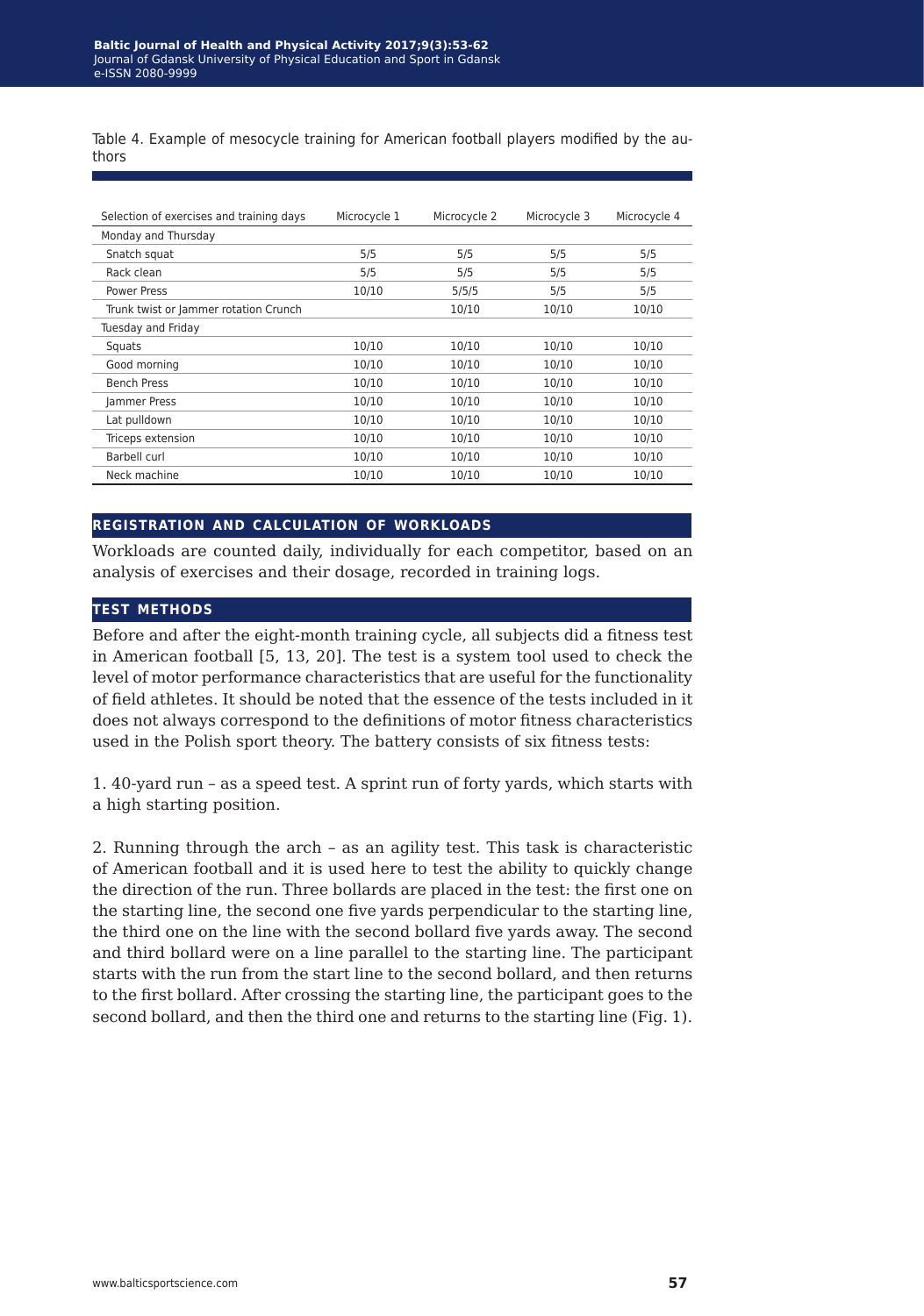**Kruszewski M, Kruszewski A, Kuźmicki S, Korczak R, Tabęcki R, Landowski K, Sitek P.** Kettlebell exercises in special efficiency training in American football Balt J Health Phys Act 2017;9(3):53-62



3. Shuttle running – as a second agility test. Three bollards are aligned in one line, keeping five yards between them. The player is positioned in the middle of the bollard, then runs to the extreme bollard to his left, passes and runs to the extreme right bollard and returns to the starting position (Fig. 2).



Fig. 2. Shuttle running (source – own elaboration)

4. Counter Movement Jump (CMJ) – test for jump height. The athlete stands at the wall where the scoreboard is located. He sits sideways, lifting up his hand, specifying his reach from the place. He then performs a jump with an arm swing, on the spot, marking the maximum range in the jump on the board. The referee notes the difference between the range from the spot and the range from the jump.

5. Long jump with space – as a power test. The player performs a swing and long jump. Measurement is made to the fulcrum closest to the line of takeoff. An attempt is considered unsuccessful if the competitor fails to maintain balance after landing.

6. Benchpress with 100 kg – as a test of endurance strength. The player starts lifting on the judge's command and then at his own pace he makes the maximum number of repetitions. The judge counts only repetitions made in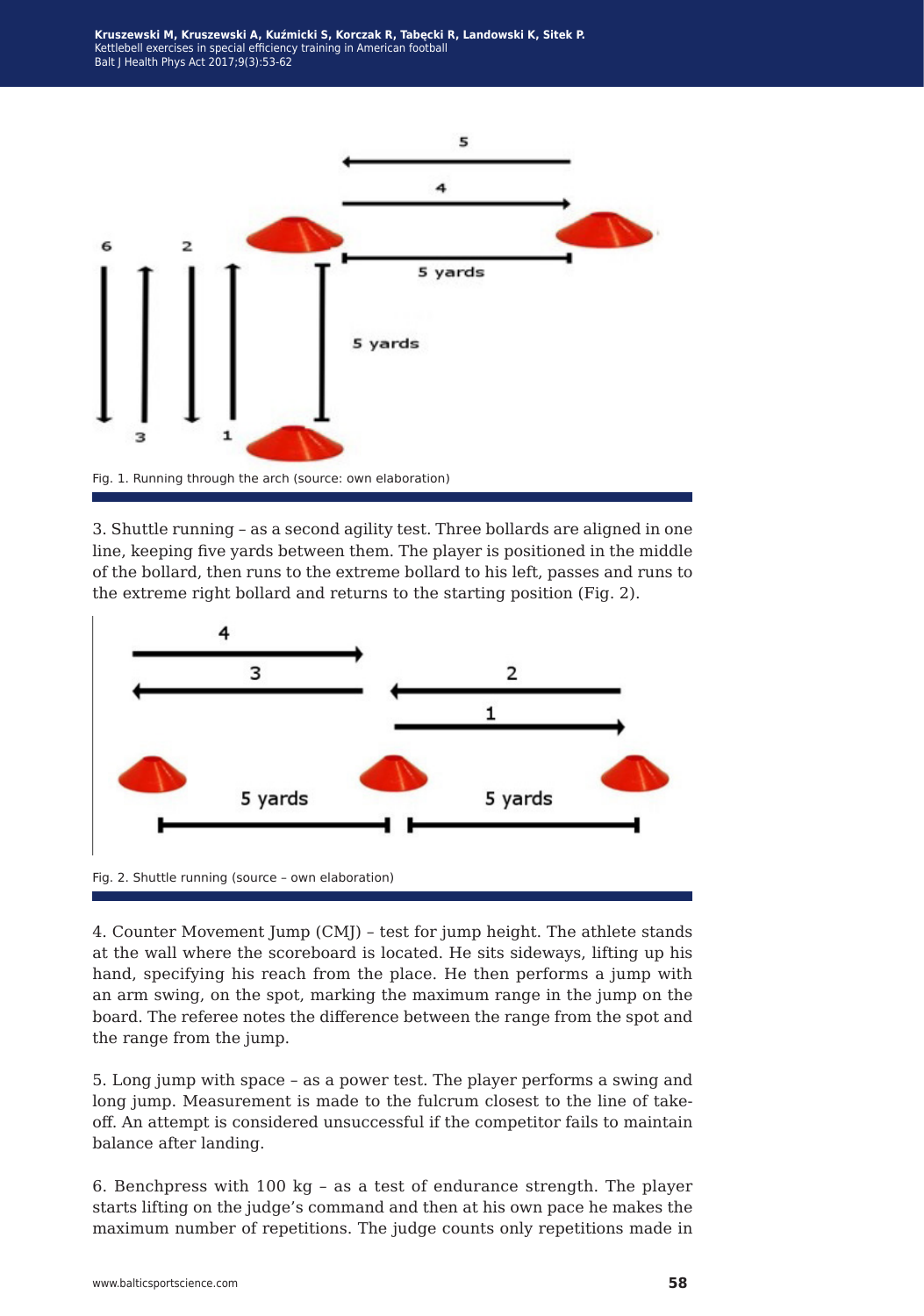the full range of motion, draws attention to the back of the shoulders and buttocks on the bench and feet on the ground.

All trials, apart from benchpresses, were carried out on tartan and in indoor shoes. Usually they are carried out on grasslands and in specialized footwear.

#### **statistical procedures**

The results were analysed using STATISTICA<sup>™</sup> (v.5.5, StatSoft, USA) and t-Student for dependent groups ( $p < 0.05$ ). The significance of the differences between the mean values of the analysed variables in subsequent studies was determined by the analysis of variance for repeated measurements (Anova). The significance of change in individual repetitions (difference in average values from both groups in the 1st and the 2nd measurements – the Wilcoxon test) and the significance of group-dependent increases (interaction between group and repetition – the Mann-Whitney test) were determined ( $p < 0.05$ ).

#### **results**

The 40-yard run speed test results show that the average time taken in this test for both groups was  $5.05 \pm 0.09$ s. There was no significant difference between the achievements of both groups. Similarly, in both the CMJ and the long jump tests there were no significant differences between the groups.

On the other hand, different results were obtained in two agility tests. The results of one of the agility tests, the arch run, did not show a significant difference between the two groups. However, the results of the other agility test, the shuttle running, which is more related to the conditions of an American football game, show that group I – kettlebellers got significantly worse results than group II – footballers ( $p < 0.05$ ) (Fig. 3).

In an attempt to lift 100 kilograms on a benchpress, which was to test endurance strength, the players showed significantly more repetitions than the kettlebellers – on average  $8.92 \pm 5.71$ . A diagnosis of this sample and the reliability of the obtained results, in the context of their strength determination in both groups, require additional explanations and interpretations (Fig. 4).



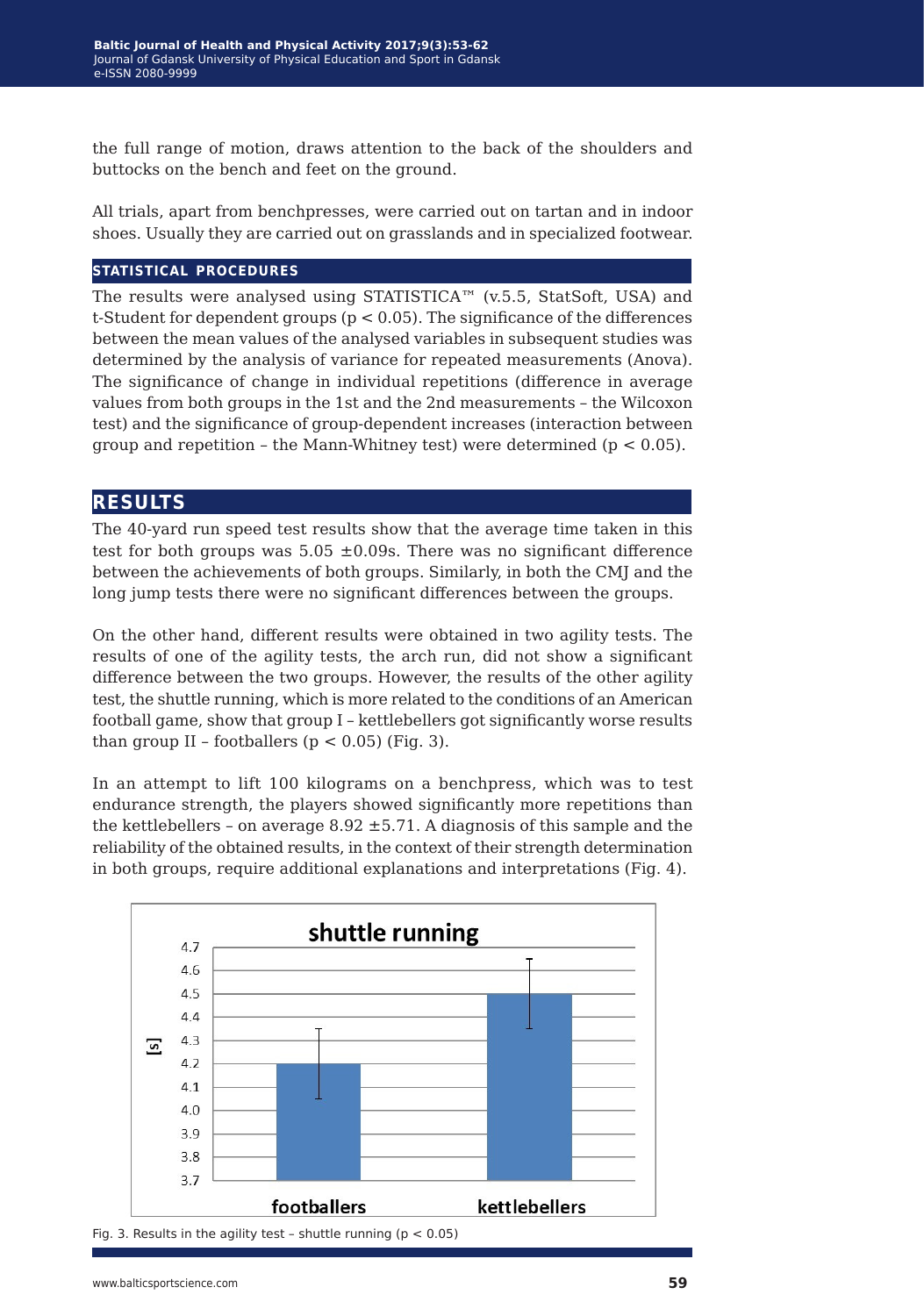**Kruszewski M, Kruszewski A, Kuźmicki S, Korczak R, Tabęcki R, Landowski K, Sitek P.** Kettlebell exercises in special efficiency training in American football Balt J Health Phys Act 2017;9(3):53-62



#### **discussion**

It seems that by using ball weights we can develop special fitness just as efficiently as the current systems of exercise used by American footballers. This is indicated by the results of four of the six exercise tests in which there were no significant differences between the groups. These include: running for forty yards, running through the arch, CMJ and long jump with space. A 40-yard run indicates that football training and kettlebell training are equally effective at shaping the speed level. Although the training of kettlebellers does not generally favour cross-country skiing, in order to develop speed they perform exercises poliarticular in speed tempo [12,16]. In subsequent training stages, the time of exercise with weights was gradually reduced, and the use of fast tempo, according to Woropayev, improves sprint running [16]. Hence, it seems that training with kettlebell used in this form can be an alternative way to develop speed in American football.

In the jump test, which was performed according to the CMJ (Counter Movement Jump) method, both groups achieved the same result. In training with kettlebells, in exercises of the type: layout as kettlebell, one-handed snatch, manoeuvre movements are made, and thus the technique of rebound is developed indirectly. During exercise tests at the California Sports Exercise and Fitness Center, it has been shown that exercise with kettlebell improves jumping as well as weightlifting training and other "resistance exercises" [22].

In the power test – long jump from the spot, the kettlebellers also achieved as good results as the American footballers. Training with kettlebells is very effective in developing the power that was tested in our experiment by means of a long jump [2, 3, 17]. When performing the swing with the kettlebell, the flexors, trunk and thigh extensors in the hip joints are most involved, and their level of training is decisive for achieving high scores in this trial [10]. It seems that in the abovementioned regularities one can see the causes of the similar increase in the results in both groups.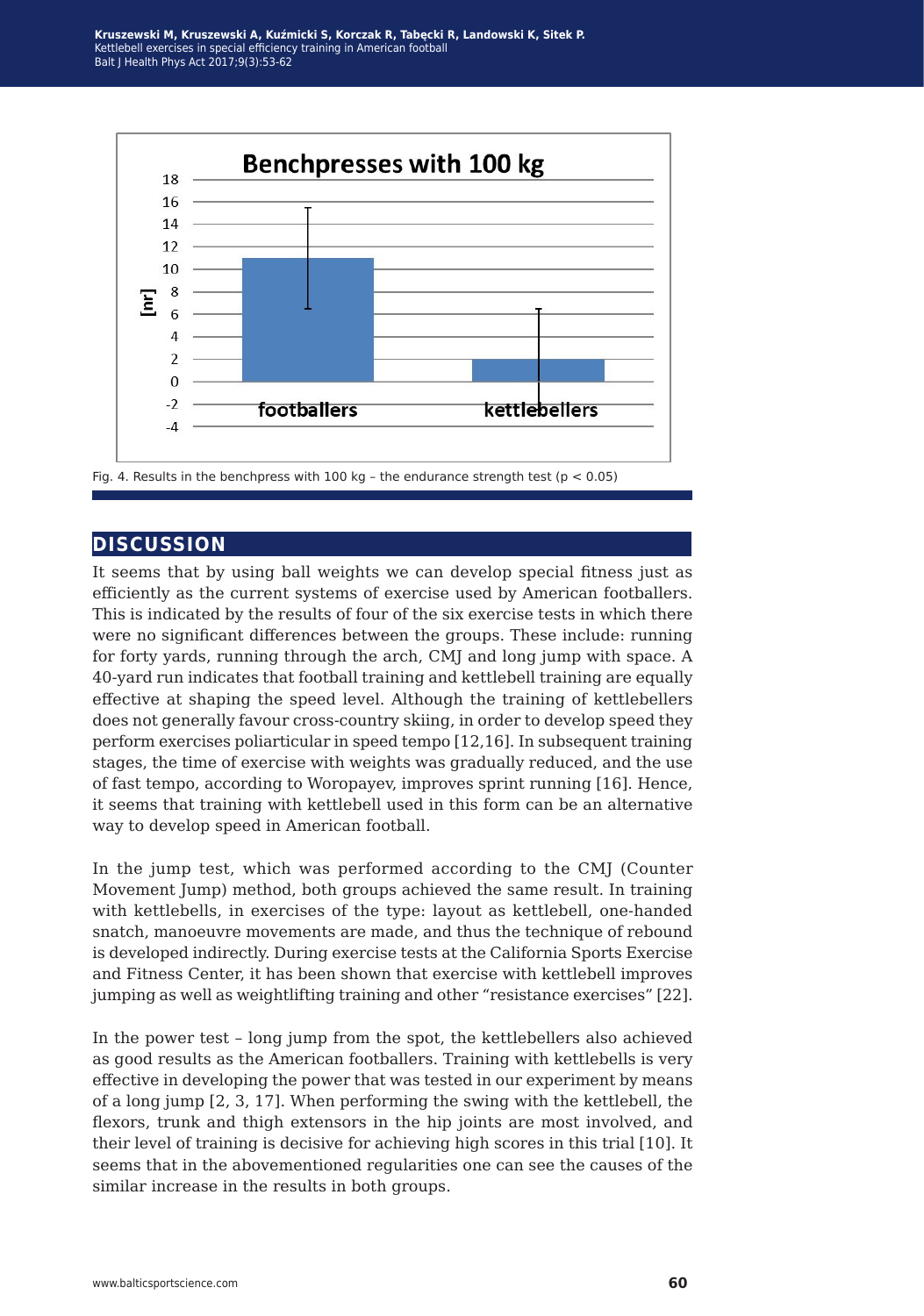In the run along the arch, the kettlebellers were as good as the footballers, although it is arguably the most complex agility test. In American football, most of the developing exercises shaping agility are based on a similar pattern, while a group of kettlebellers first encountered this test during the first study. Kettlebellers probably owe their results to very good body balance [12, 20]. Exercise with kettlebells engages postural muscles, acting in a similar way to proprioceptive training, thereby significantly improving balance [14, 20]. However, in another swing test – the shuttle running (Fig. 3) in the kettlebellers obtained significantly worse results than footballers. It seems that exercises with kettlebells can have a positive effect on the development of the features that footballers need for longer periods of time in low body positions, but they do not do so well in the event of sudden changes in the position or direction of movement. Differences in the results obtained in both trials are puzzling and require further investigation, as perhaps the reasons for the differences should be seen in the difference in the pattern of movements in both trials, misleadingly called the agility tests.

In the number of benchpresses of 100 kilograms, the group of footballers reached a significant advantage over the group of kettlebellers (Fig. 4). It seems that in this case training with weights with relatively small masses could not, for eight months, lead to such a dramatic increase in strength that it would allow repeatedly lifting 100 kilograms. Besides, training with kettlebells does not involve the chest muscles in a manner similar to lifting a barbell, while some studies indicate that weightlifting training is more effective than training with kettlebells [22]. Prior to the experiment, most of the kettlebellers were not able to lift the bar once and, therefore, the average result of 3 lifts obtained in a macrocycle study should be considered a training success. A recent study carried out at the Lesgaft Physical Culture Institute (1986) showed a positive effect of training with kettlebells on building strength. However, the results obtained were due to the use of less stressed exercises and referred to the pulls on the bar and the pushrods on the parallel rails [14]. It has been repeatedly proven that strength training with kettlebells as a complementary element can be useful in weightlifting and powerlifting [23, 24, 25].

## **conclusions**

1. Training with kettlebells can have a positive influence on shaping most physical features needed in American football.

2. Training with kettlebells cannot completely replace the traditional football strength training program, but it is a good complement to it.

3. The endurance strength test (benchpress with 100 kg) due to the difficulty of the attempt and personal differences (standard deviation) does not seem indicative.

## **references**

- [1] Bompa TO. Cechy biomotoryczne i metodyka ich rozwoju [Biomotoric traits and the methodology of developing them]. Warszawa: Resortowe Centrum Metodyczno-Szkoleniowe Kultury Fizycznej i Sportu; 1988. Polish.
- [2] Dziedzic A. Trening ciężarowca [Weightlifter's training]. Warszawa: Sport i Turystyka;1969. Polish.
- [3] Kruszewski M. Podnoszenie ciężarów i kulturystyka [Weightlifting and bodybuilding]. Warszawa: Biblioteka Trenera; 2005. Polish.